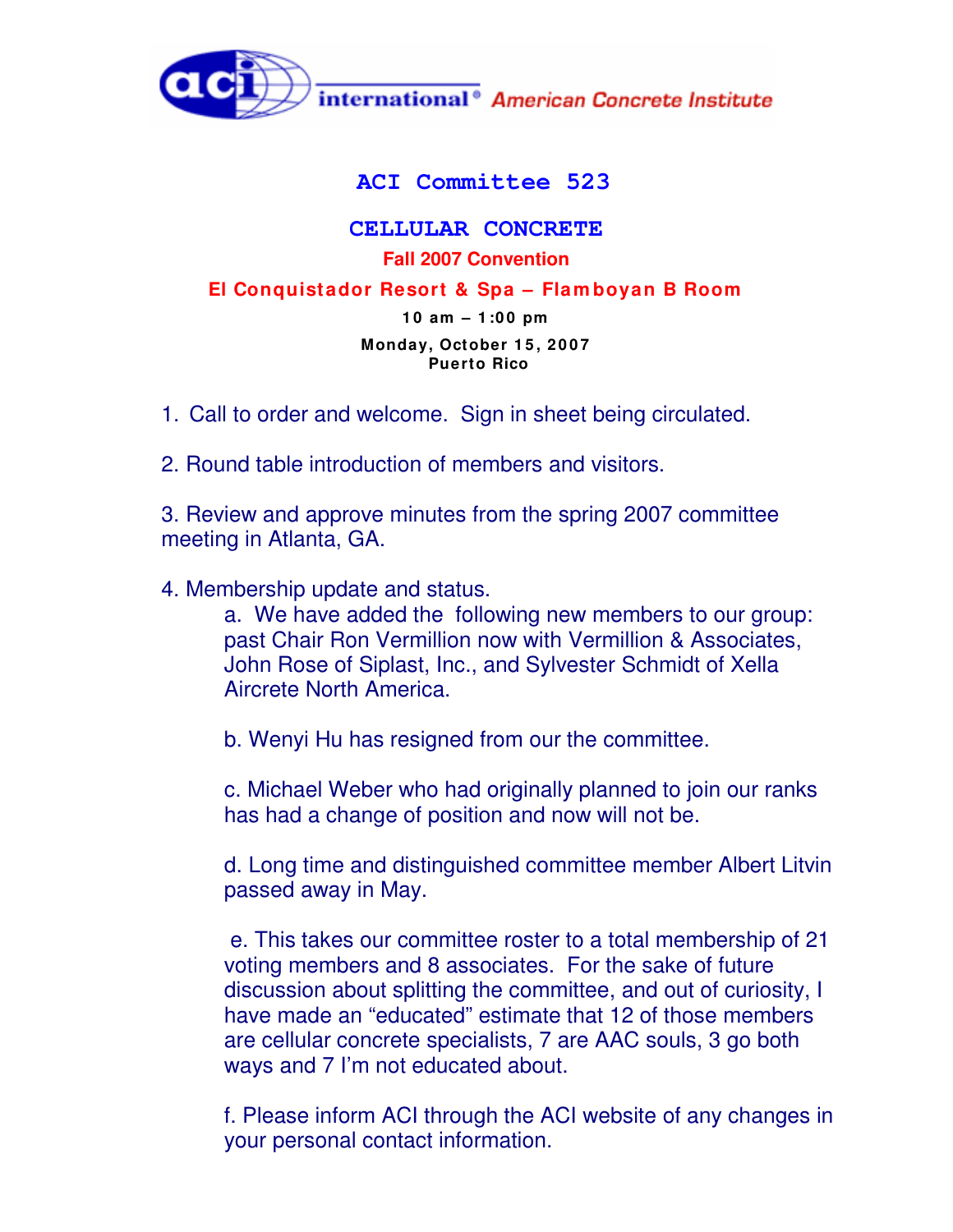5. Comments on subcommittee 523A meeting earlier today.

a. Report on status of document ACI523.5RXX "Guide for using Autoclaved Aerated Concrete Panels".

6. Status of documents.

a. 523.2R-XX "Guide to Precast Floor, Roof and Wall Units". ACI/TAC has again contacted me regarding our plans for this outdated (eight years of age +) document. They have asked for a decision from the committee regarding its reapproval or withdrawal. They requested a ballot on the subject. I restated our goal (as is listed on our committee website) to revise the document as soon as we finish 523.3R and 523.5R. If we have a quorum in PR we may ballot for records sake.

b. Fouad and Ron Zollo have volunteered to review and revise 523.2R. Once we have completed our committee work on 523.5R and 523.3R they will precede. In all likelihood we'll tackle this document as a united group much as we have 523.2. I feel that the "committee meeting - task force" method of revision has worked nicely and helped share the labors.

c. Status of the 523.3R-XX "Guide for Cellular Concretes above 50 pcf" revision:

TOC & Intro – done / task force revised in GA Chapter 1 – General - done / task force revised in GA Chapter 2 – Materials – Zollo proofed / working draft Chapter 3 – Mixing & Handling – done / task force revised in GA Chapter 4 – Forming & Placing - done / task force revised in GA Chapter 5 – Properties – Zollo proofed / working draft Chapter 6 - Design Considerations – Zollo proofed/working draft Chapter 7 – Proportioning of Mixes – Zollo proofed/working draft Chapter 8 – Fire Resistance – done / task force revised in GA Chapter 9 – Applications – Zollo proofed / working draft References – needs revision

d. Divide committee members into small groups based upon expertise and review and revise remaining chapters of this document.

7. Other Old Business.